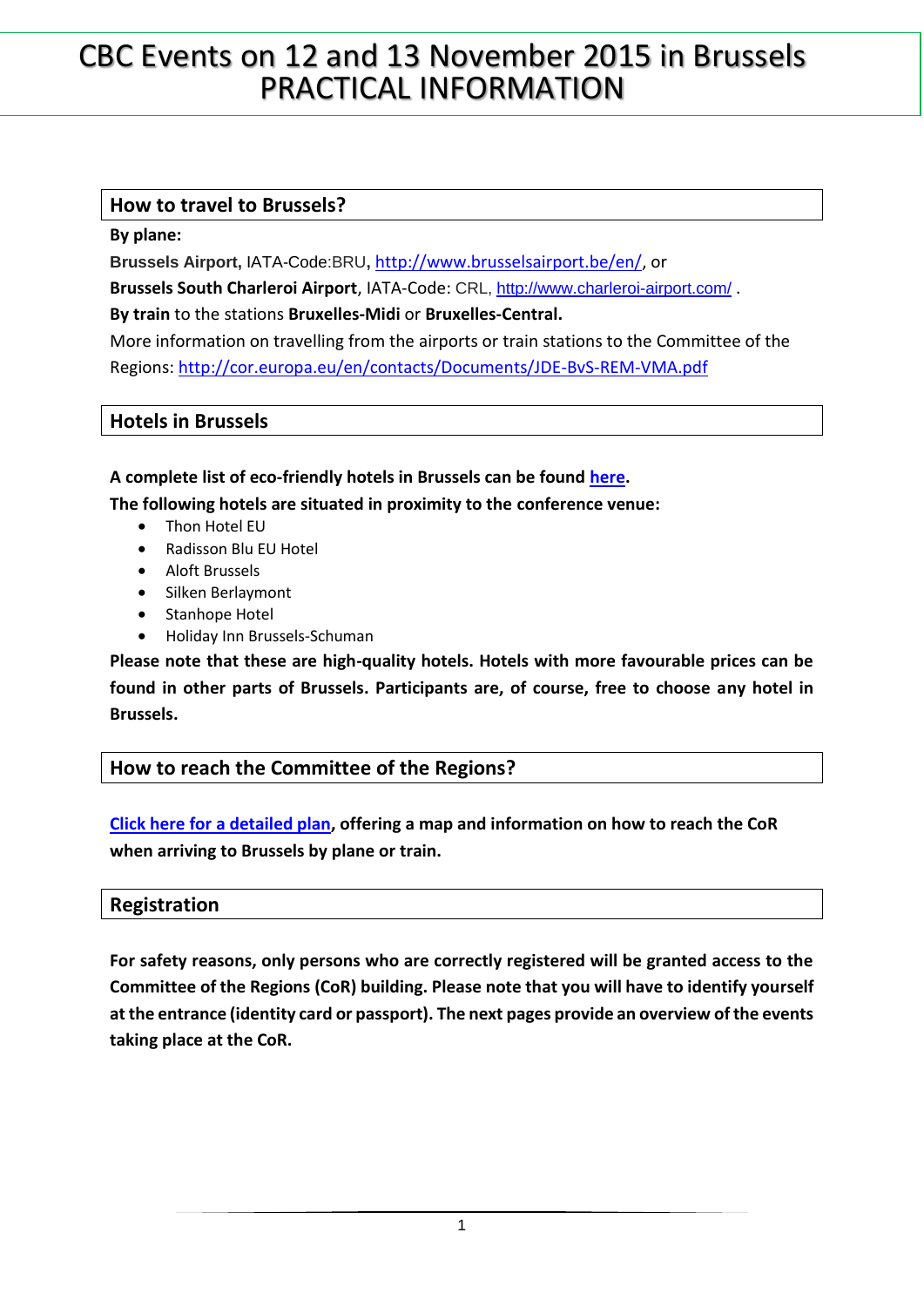# CBC Events on 12 and 13 November 2015 in Brussels PRACTICAL INFORMATION

### **Venues on 12 November 2015**

**09.30-13.30 Workshop of the EGTC Platform of the CoR Room (tbc)**

### **15.00 AEBR Task Force Meetings and Workshops**

#### **Workshop CB Health**

**Venue: tbc**

**Venue: Office of Extremadura** Avenue de Cortenbergh 87-89, 2<sup>nd</sup> floor, B-1000 Brussels Phone: +32(0)2736.59.50

**Workshop CB Water Management**

#### **Workshop Labour Market Venue:**

Gemeinsame Vertretung der Freien und Hansestadt Hamburg und des Landes Schleswig-Holstein bei der EU / Joint Representation of the Free and Hanseatic City of Hamburg and the State of Schleswig-Holstein to the EU Avenue Palmerston 20 B - 1000 Brussels [www.hanse-office.de](http://www.hanse-office.de/)

## **Workshop CB Data and Innovation Venue: tbc**

#### **Workshop TF External Borders**

**Venue:** EAST & NORTH FINLAND EU OFFICE Avenue Palmerston 24 B-1000 Brussels

**18.00 Evening Event – Reception at the Representation of North Rhine-Westphalia on invitation of AEBR and AEBR members (room capacity limited to 200 delegates, personalised invitations will be send on a 'first registered – first served basis)**

Rue Montoyer 47, B-1000 Brussels; Phone: +32 (2) 739-1775